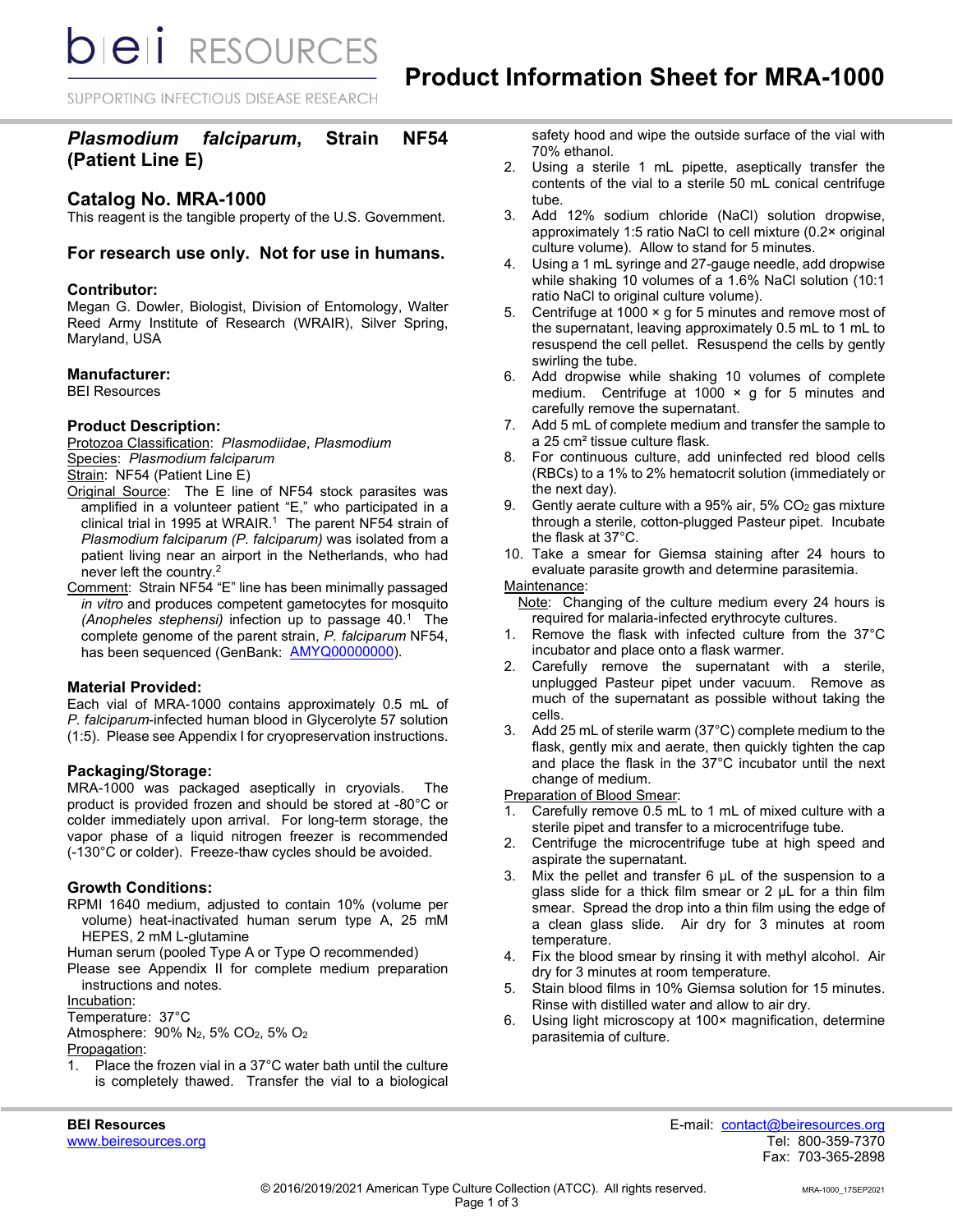*DIEI RESOURCES* 

SUPPORTING INFECTIOUS DISEASE RESEARCH

#### **Citation:**

Acknowledgment for publications should read "The following reagent was obtained through BEI Resources, NIAID, NIH: *Plasmodium falciparum*, Strain NF54 (Patient Line E), MRA-1000, contributed by Megan G. Dowler."

#### **Biosafety Level: 2**

Appropriate safety procedures should always be used with this material. Laboratory safety is discussed in the following publication: U.S. Department of Health and Human Services, Public Health Service, Centers for Disease Control and Prevention, and National Institutes of Health. Biosafety in Microbiological and Biomedical Laboratories. 6th ed. Washington, DC: U.S. Government Printing Office, 2020; see [www.cdc.gov/biosafety/publications/bmbl5/index.htm.](http://www.cdc.gov/biosafety/publications/bmbl5/index.htm) 

All blood cultures should be handled with appropriate safety precautions necessary for the handling of bloodborne pathogens. Personnel must be trained in accordance with their institutional policy regarding bloodborne pathogens.

#### **Disclaimers:**

You are authorized to use this product for research use only. It is not intended for human use.

Use of this product is subject to the terms and conditions of the BEI Resources Material Transfer Agreement (MTA). The MTA is available on our Web site at www.beiresources.org.

While BEI Resources uses reasonable efforts to include accurate and up-to-date information on this product sheet, neither ATCC® nor the U.S. Government makes any warranties or representations as to its accuracy. Citations from scientific literature and patents are provided for informational purposes only. Neither ATCC® nor the U.S. Government warrants that such information has been confirmed to be accurate.

This product is sent with the condition that you are responsible for its safe storage, handling, use and disposal. ATCC® and the U.S. Government are not liable for any damages or injuries arising from receipt and/or use of this product. While reasonable effort is made to ensure authenticity and reliability of materials on deposit, the U.S. Government, ATCC®, their suppliers and contributors to BEI Resources are not liable for damages arising from the misidentification or misrepresentation of products.

### **Use Restrictions:**

**This material is distributed for internal research, non-commercial purposes only.** This material, its product or its derivatives may not be distributed to third parties. Except as performed under a U.S. Government contract, individuals contemplating commercial use of the material, its products or its derivatives must contact the contributor to determine if a license is required. U.S. Government contractors may need a license before first commercial sale.

### **References:**

- 1. Dowler, M. G., Personal Communication.<br>2. Ponnudurai. T., A. D. Leeuwenberg and J.
- 2. Ponnudurai, T., A. D. Leeuwenberg and J. H. Meuwissen. "Chloroquine Sensitivity of Isolates of *Plasmodium falciparum* Adapted to *in vitro* Culture." Trop. Geogr. Med. 33 (1981): 50-54. PubMed: 7018038.
- 3. Walliker, D., et al. "Genetic Analysis of the Human Malaria Parasite *Plasmodium falciparum*." Science 236 (1987): 1661-1666. PubMed: 3299700.
- 4. Delemarre, B. J. and H. J. van der Kaay. "Tropical Malaria Contracted the Natural Way in the Netherlands." Ned. Tijdschr. Geneeskd. 123 (1979): 1981-1982. PubMed: 390409.

ATCC<sup>®</sup> is a trademark of the American Type Culture Collection.



**BEI Resources** E-mail: contact@beiresources.org Fax: 703-365-2898